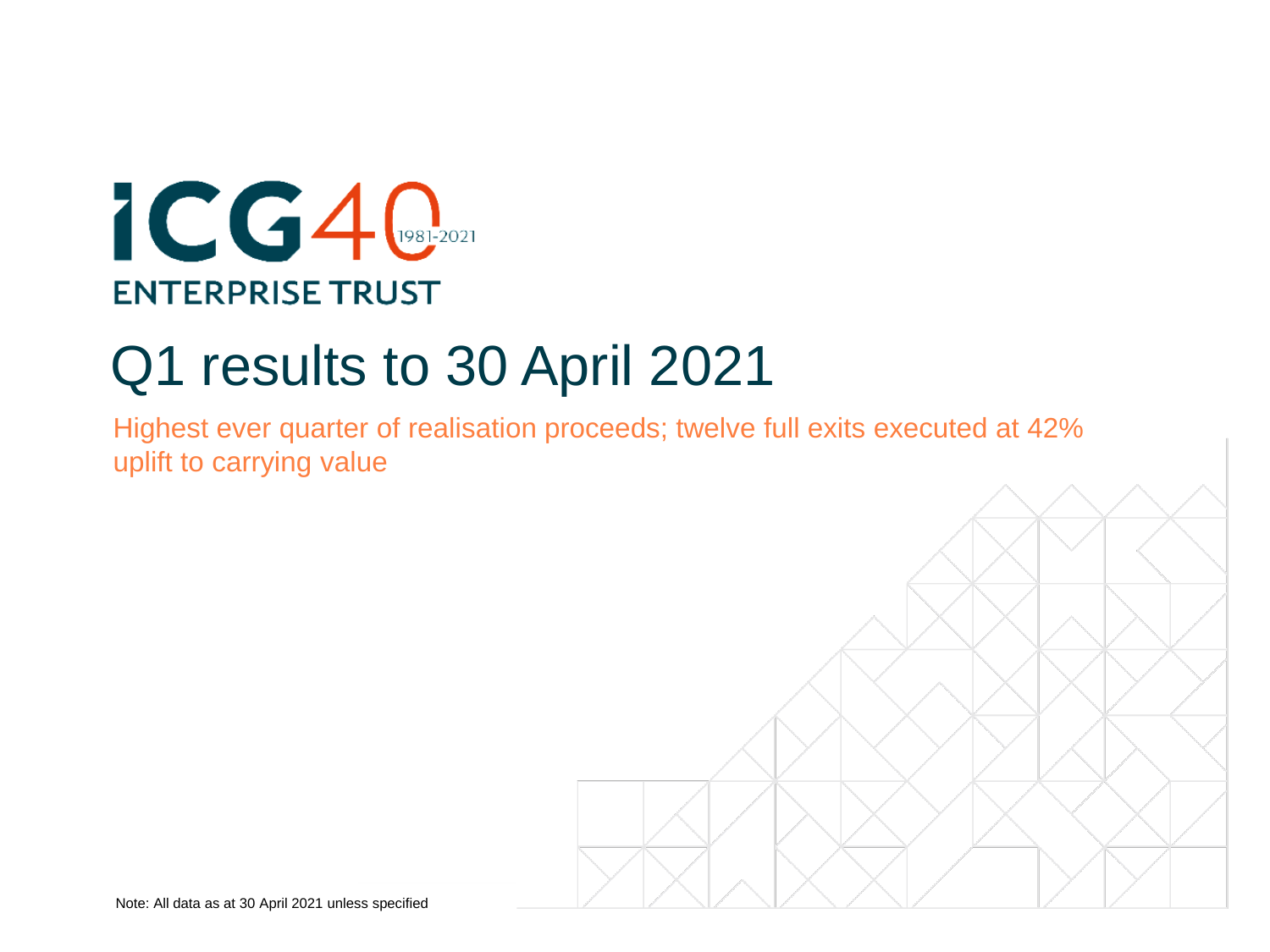## **Quarter in review**





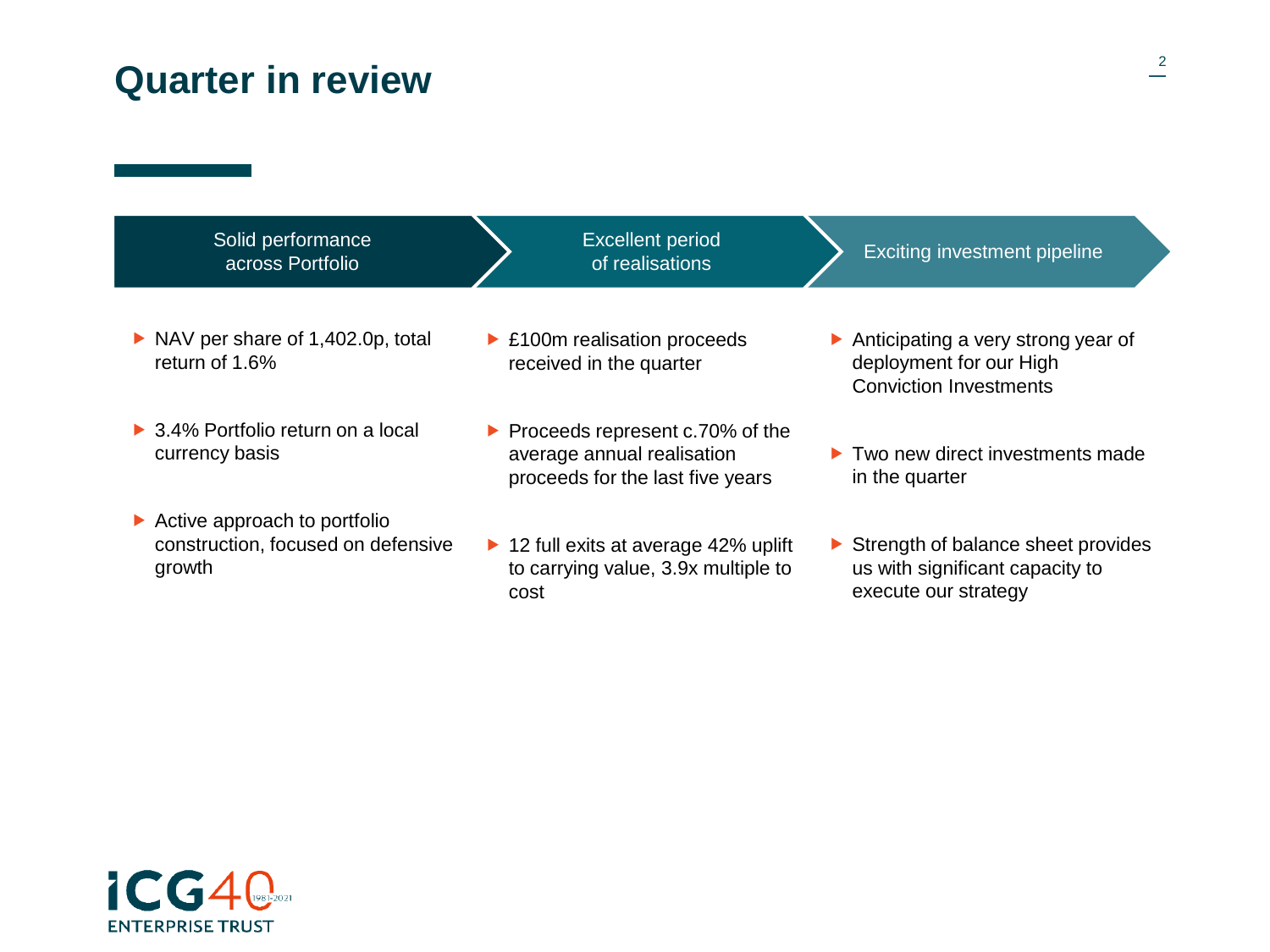# **ICG Enterprise Trust**

### Investing in private companies to generate long-term returns





 As at 31 March 2021 Twelve months ending 30 April 2021 NAV return for three years ending 30 April 2021, exit data for three years ending 31 January 2021 NAV return for five years ending 30 April 2021, exit data for five years ending 31 January 2021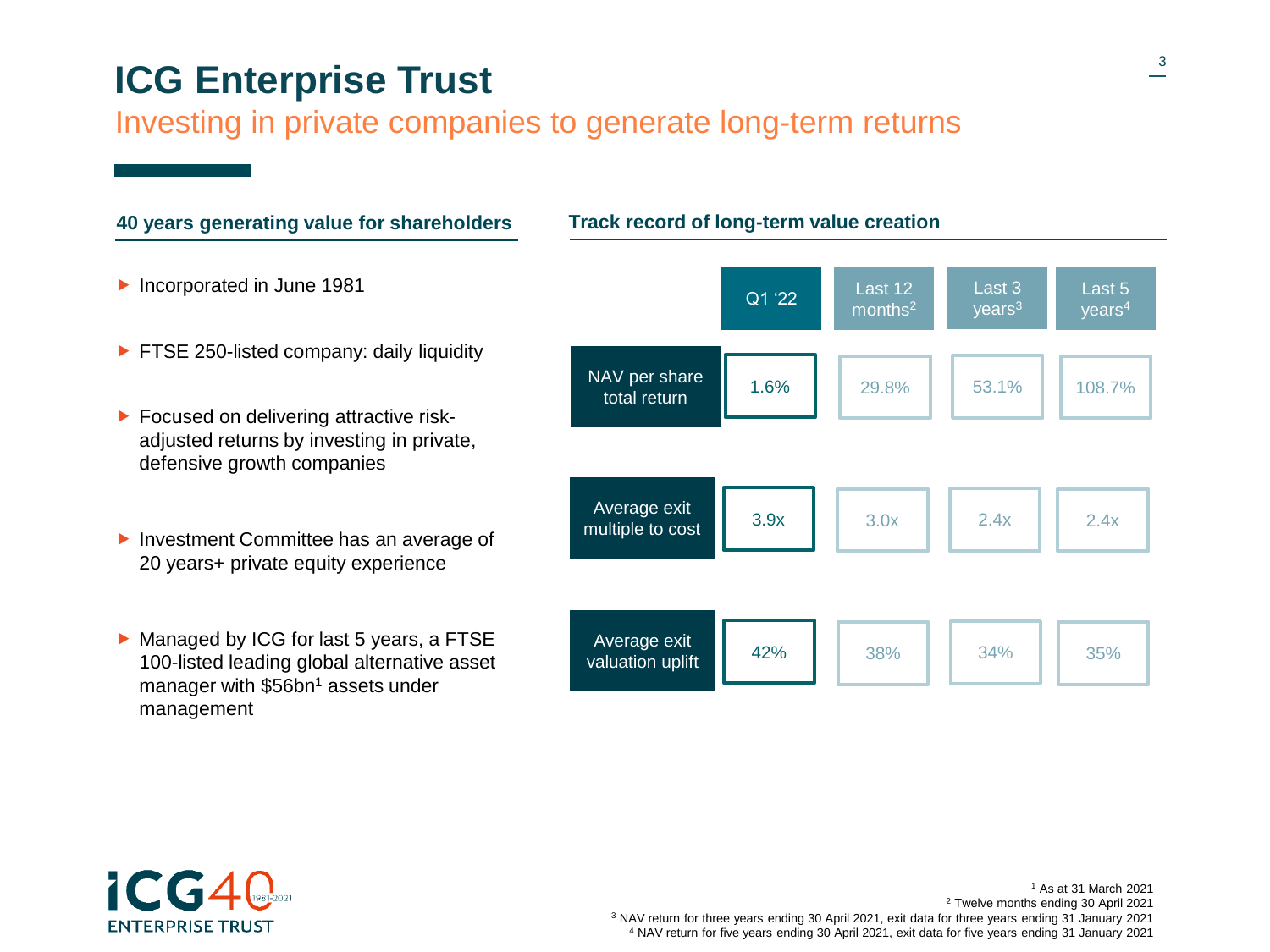# **Creating value for our shareholders**

Significant shareholder value added since ICG became Manager<sup>1</sup>



### **Alongside progressive dividend policy**





**+15.8%** Five-year annualised NAV per share total return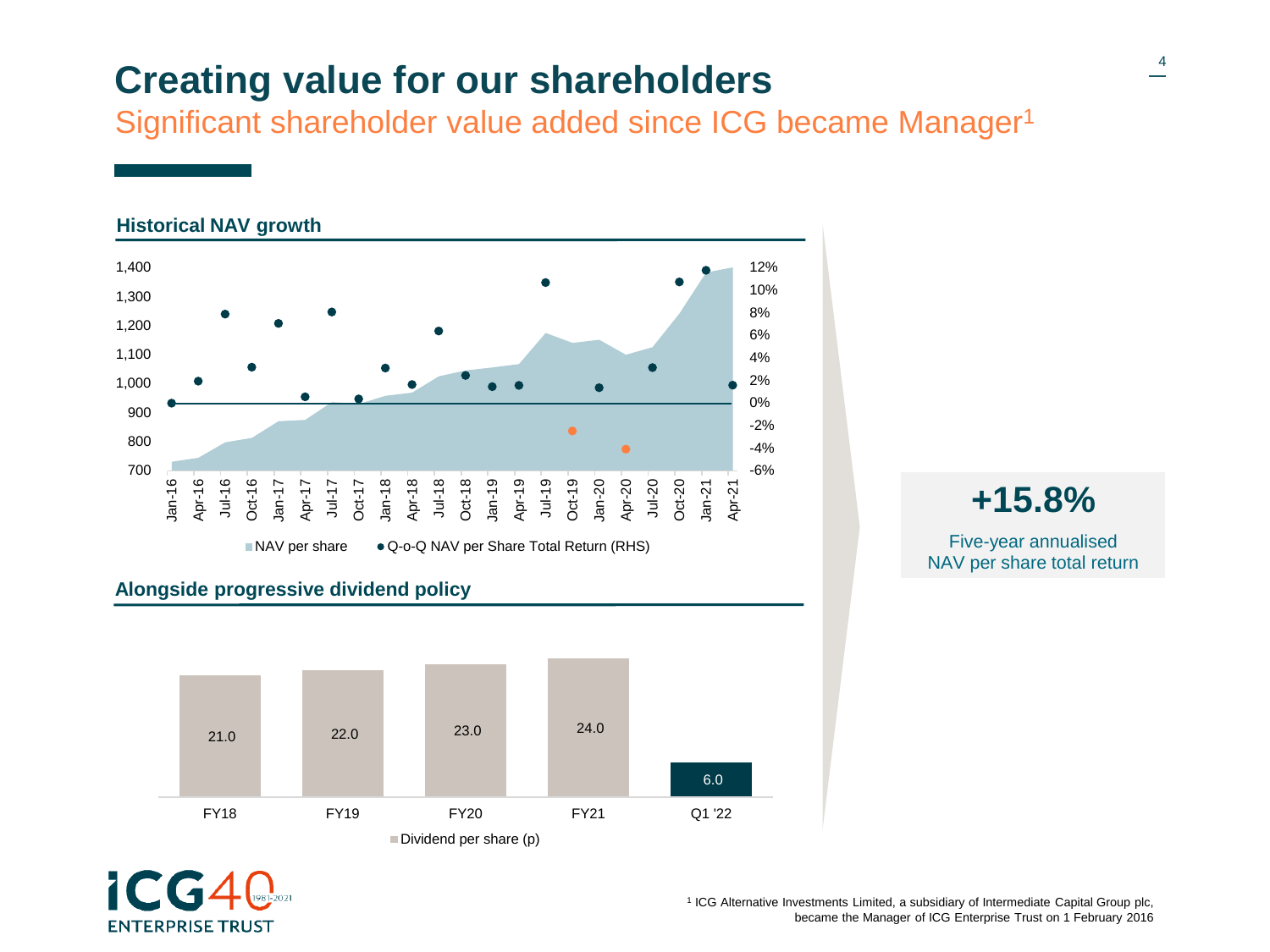# **Actively managed Portfolio**

Delivering attractive risk-adjusted returns



19% Five-year annualised local currency returns<sup>3</sup>



<sup>1</sup>All or part of investment held as a third party direct investment or acquired as part of third party secondary investment <sup>2</sup>Breakdown as at 30 April 2021 <sup>3</sup> Five-year annualised local currency returns to 31 January 2021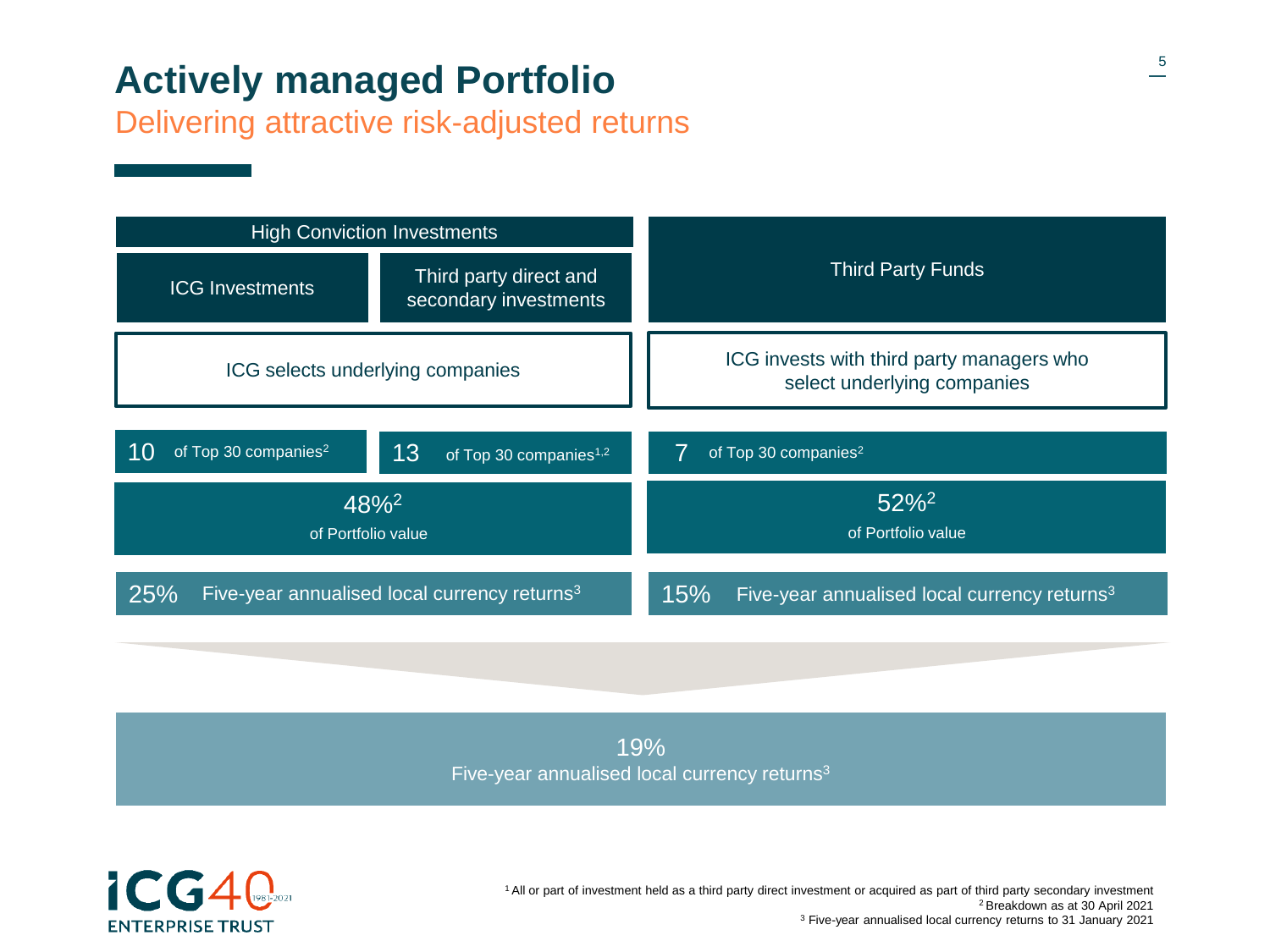# **ESG** Integrated in all we do

- ▶ Long-standing area of focus for ICG
	- ESG considerations embedded across business
	- Led by Eimear Palmer, Responsible Investing **Officer**
- Integrated within ICG Enterprise Trust investment and monitoring process
	- Detailed and active due diligence on all High Conviction Investments and Third Party Fund commitments
	- Integral part of Investment Committee decisions
	- Active engagement and monitoring of ESG performance
- ▶ Robust governance at the heart of ICGT and private equity model more broadly
	- ICG Enterprise Trust
	- Third party managers
	- Direct investments

**ENTERPRISE TRUST** 

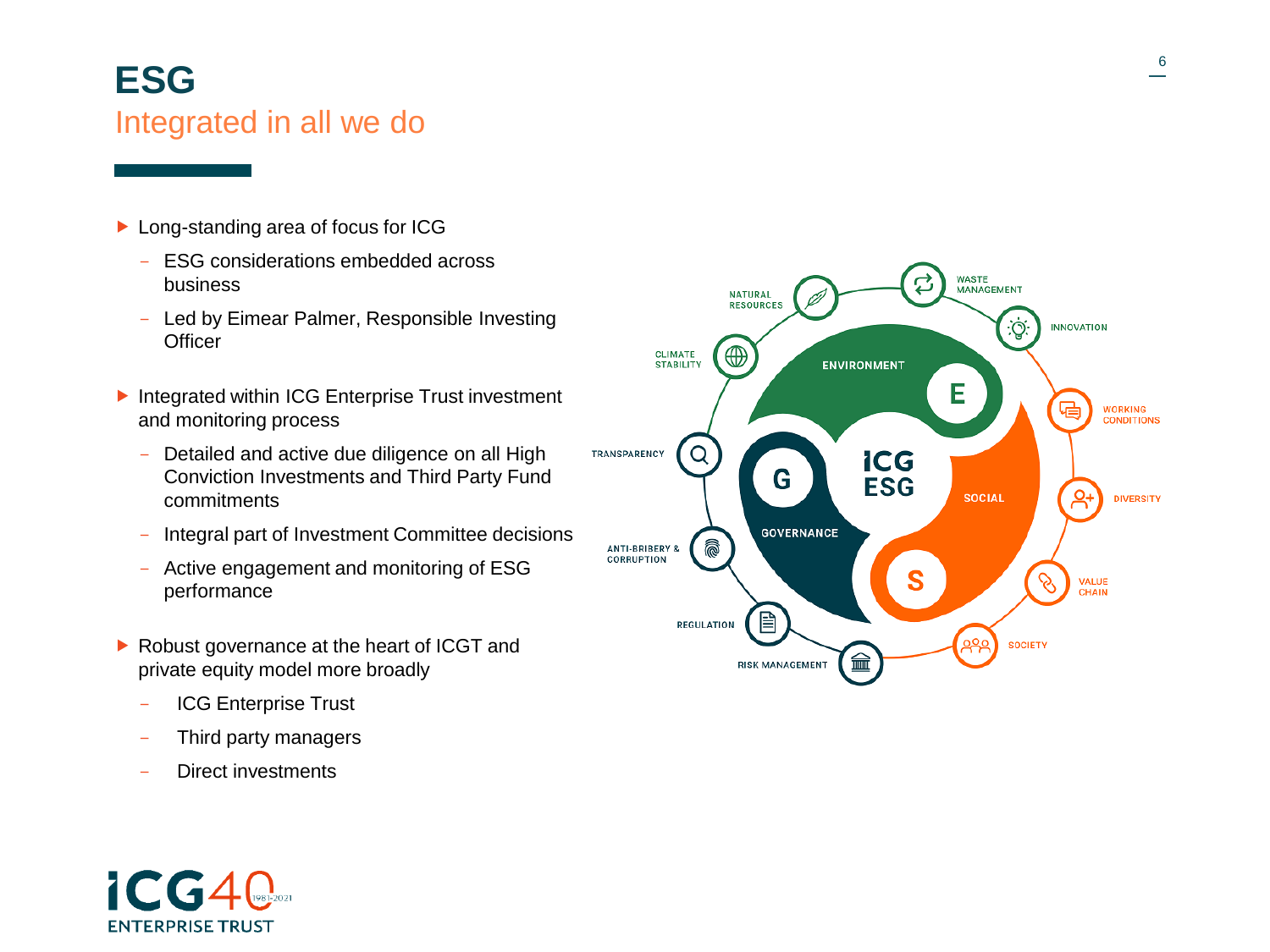# **Focus on our largest 10 investments**

Managing diversification and exposure

- ▶ Largest 10 investments represent 30% of Portfolio value
- $\triangleright$  Broad diversification across sector, vintage and geography
- ▶ 9 of the largest 10 investments are High Conviction Investments

|                       | <b>PETSMART</b><br><b>chewy.com</b> | Domus <sup>()</sup> | <b>MINIMAX</b>              | <b>IRi</b><br>Growth deliver | <b>VLHS</b>                       | <b>SVISMA DOC</b>   |                | <b>YUDO</b>  | Se supporting | <b>FRONERI</b>                    |
|-----------------------|-------------------------------------|---------------------|-----------------------------|------------------------------|-----------------------------------|---------------------|----------------|--------------|---------------|-----------------------------------|
| Rank                  | $\mathbf{1}$                        | 2 <sup>1</sup>      | 3                           | $\overline{4}$               | $5\phantom{.0}$                   | $6\phantom{1}$      | $\overline{7}$ | 8            | 9             | 10                                |
| % Portfolio<br>value  | 8.2%                                | 4.1%                | 3.5%                        | 2.4%                         | 2.2%                              | 2.2%                | 2.2%           | 2.0%         | 1.9%          | 1.8%                              |
| <b>Manager</b>        | <b>BC</b><br>Partners               | <b>ICG</b>          | <b>ICG</b>                  | New<br>Mountain<br>Capital   | Gridiron                          | ICG / Hg<br>Capital | <b>ICG</b>     | <b>ICG</b>   | <b>ICG</b>    | PAI<br>Partners                   |
| Year of<br>investment | 2015                                | 2017                | 2018                        | 2018                         | 2016                              | 2017/<br>2020       | 2019           | 2017         | 2014          | 2019                              |
| <b>Sector</b>         | Consumer<br>goods and<br>services   | Healthcare          | <b>Business</b><br>services | <b>TMT</b>                   | Consumer<br>goods and<br>services | <b>TMT</b>          | Healthcare     | Industrials  | Education     | Consumer<br>goods and<br>services |
| Country               | <b>USA</b>                          | France              | Germany                     | <b>USA</b>                   | <b>USA</b>                        | Norway              | Italy          | Hong<br>Kong | UK            | UK                                |

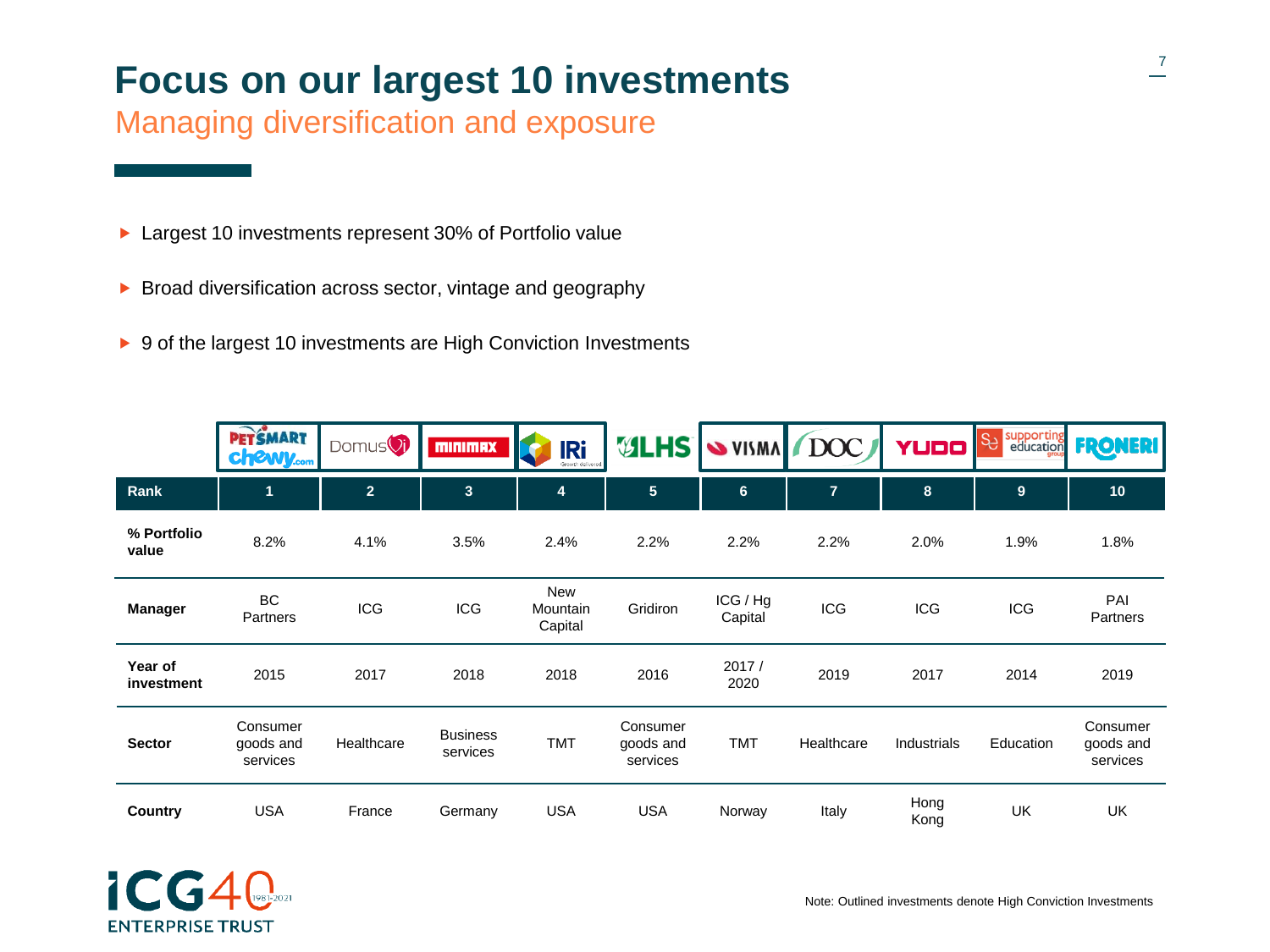# **Exceptional quarter for realisations**

Proceeds received totalling £100m



Twelve full exits executed at average 42% uplift to carrying value; five year historical average of 35%

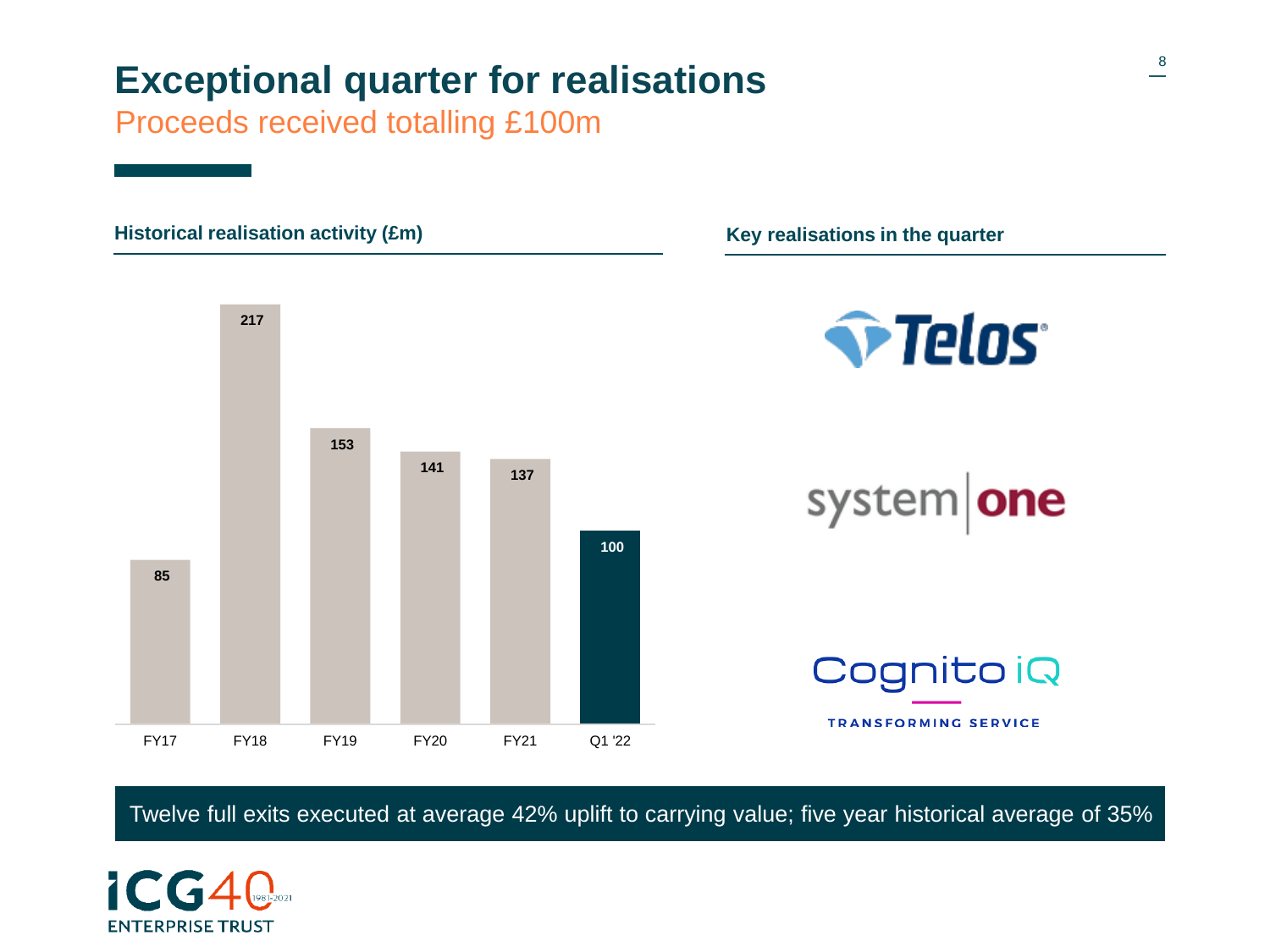# **Investment activity**

Executing on high quality pipeline of investment opportunities

**New direct investment activity (£m) Investments made in the quarter**<sup>1</sup>







### **New Third Party Fund commitments made in the quarter**



### THE JORDAN COMPANY



Direct investment in AMEOS Group was committed to in April 2021 but not funded until after the quarter end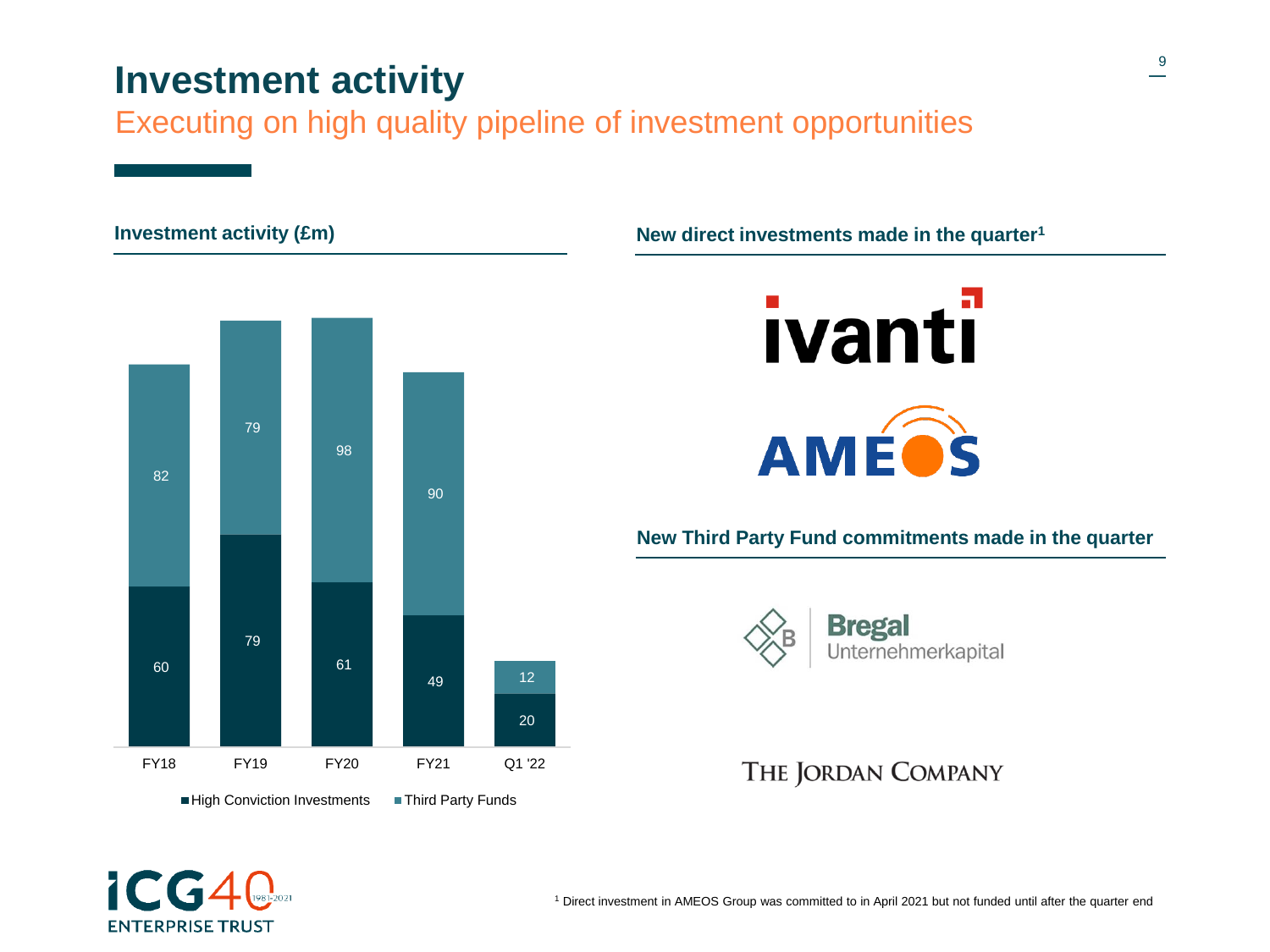# **Our Portfolio today**

### Strategically positioned for defensive growth

## **Listed private equity peers ICG40 ENTERPRISE TRUST** 0% 10% 20% 30% 40% 50% 60% 70% 80% 90% 100% Reducing alpha **Increasing single-asset risk**

### **Optimising exposure of Top 30 companies as % of Portfolio value<sup>1</sup>**



### **Balanced geographical exposure Resilient sector exposure**





<sup>1</sup>Top 30 companies concentration. Source: ICG Enterprise Trust data as at 30 April 2021. Peer data taken from external disclosures published between January – May 2021. Five peers express exposure as a % of NAV. The peer depicted on the left most point of the graph discloses exposure of Top 25 companies

<sup>12%</sup> North America Rest of world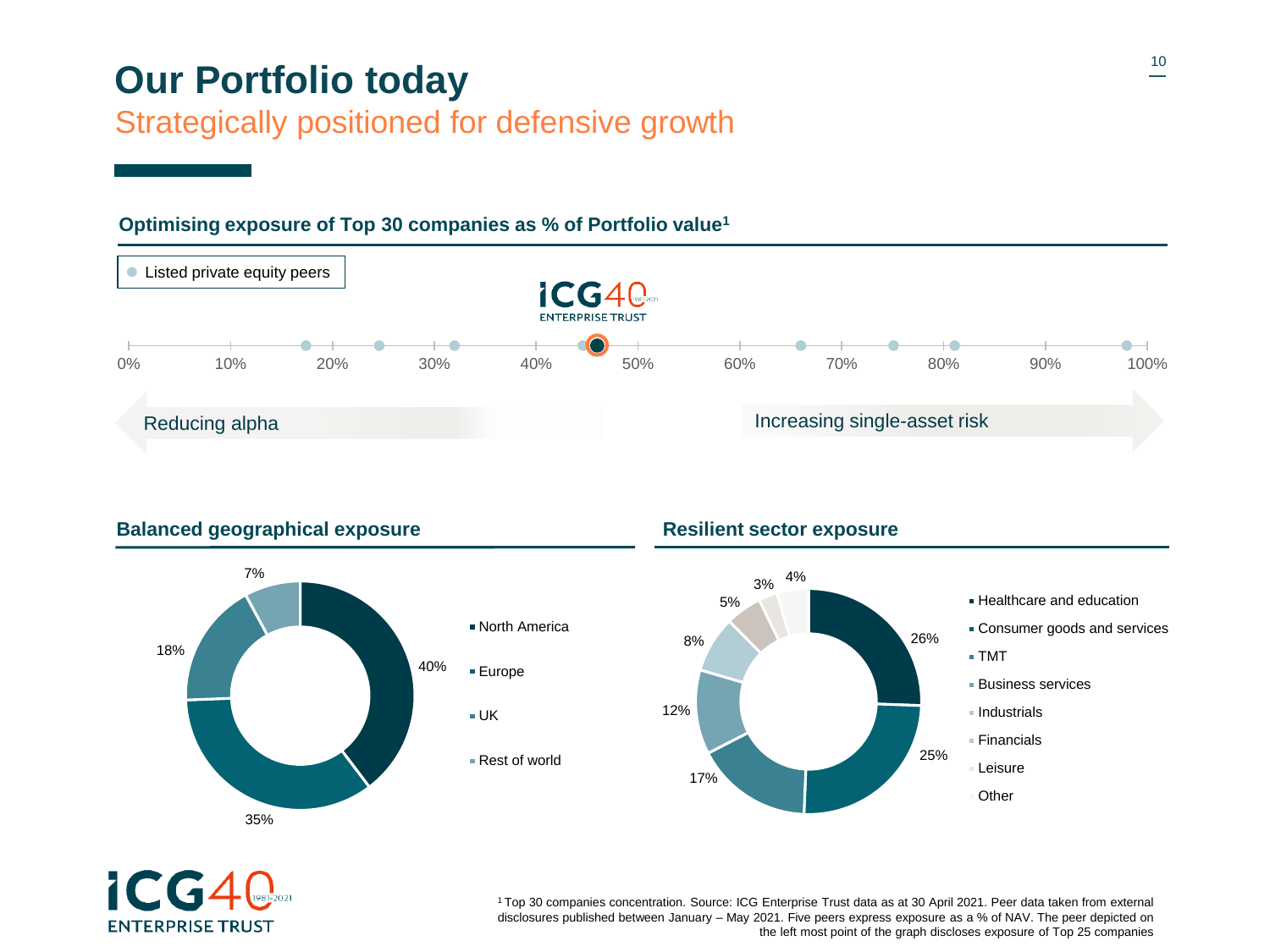# **Outlook**

### Differentiated approach to deliver significant value over long term

| Differentiated approach                                                                                                        | Consistent, sustainable returns                                                                                    | Well placed for<br>continued growth                                                                                                            |
|--------------------------------------------------------------------------------------------------------------------------------|--------------------------------------------------------------------------------------------------------------------|------------------------------------------------------------------------------------------------------------------------------------------------|
| $\triangleright$ Active approach to portfolio<br>construction and management                                                   | $\triangleright$ NAV total return of 1.6% for the<br>quarter and 108.7% for the last<br>five years                 | $\blacktriangleright$ High calibre, dedicated investment<br>team focused on delivering<br>continued success for ICG<br><b>Enterprise Trust</b> |
| $\triangleright$ Direct investments increase<br>exposure to high-quality<br>companies with defensive growth<br>characteristics | $\triangleright$ Shareholder value driven by<br>consistent NAV growth and<br>progressive dividend policy           | $\blacktriangleright$ A strong pipeline of exciting<br>investment opportunities                                                                |
| $\triangleright$ ICG plc as manager provides<br>access, insight and expertise<br>through its global network                    | $\blacktriangleright$ Portfolio realisations generating<br>consistent and significant uplifts to<br>carrying value | $\blacktriangleright$ Record realisation proceeds has<br>resulted in significant capacity to<br>execute on attractive opportunities            |